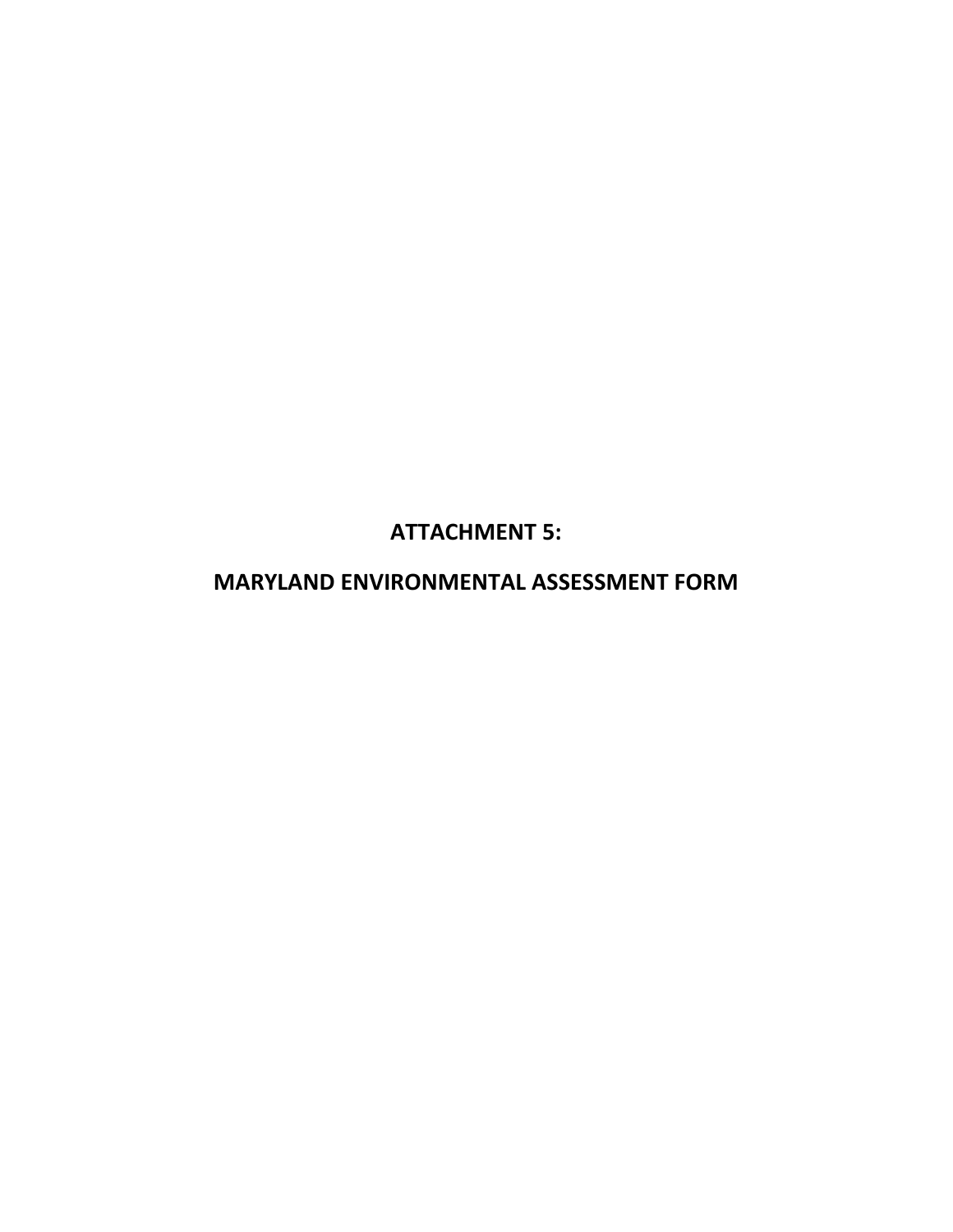|           |                |                                                                                                                                                           | <b>YES</b> | N <sub>O</sub> | <b>COMMENTS</b>                                                                                                                                                                                                       |
|-----------|----------------|-----------------------------------------------------------------------------------------------------------------------------------------------------------|------------|----------------|-----------------------------------------------------------------------------------------------------------------------------------------------------------------------------------------------------------------------|
| ${\bf A}$ |                | <b>Land Use Considerations</b>                                                                                                                            |            |                |                                                                                                                                                                                                                       |
|           | $\mathbf{1}$   | Will the action be within the $100$ year<br>flood plain?                                                                                                  |            | X              |                                                                                                                                                                                                                       |
|           | $\overline{2}$ | Will the action require a permit for<br>construction or alteration within the 50<br>year flood plain?                                                     |            | X              |                                                                                                                                                                                                                       |
|           | 3              | Will the action require a permit for<br>dredging, filling, draining, or alteration<br>of a wetland?                                                       |            | X              |                                                                                                                                                                                                                       |
|           | $\overline{4}$ | Will the action require a permit for the<br>construction or operation of facilities<br>for solid waste disposal including<br>dredge and excavation spoil? |            | X              |                                                                                                                                                                                                                       |
|           | 5              | Will the action occur on slopes<br>exceeding 15 percent?                                                                                                  |            | $\mathbf X$    |                                                                                                                                                                                                                       |
|           | 6              | Will the action require a grading plan<br>or a sediment control permit?                                                                                   | X          |                | A grading plan will be<br>developed as part of the<br>Sediment Control Plan.<br>An Erosion and<br>Sediment Control/<br><b>Stormwater Management</b><br>Permit will be obtained.<br>See $(E)$ Construction<br>Impacts. |
|           | $\tau$         | Will the action require a mining permit<br>for deep or surface mining?                                                                                    |            | X              |                                                                                                                                                                                                                       |
|           | 8              | Will the action require a permit for<br>drilling a gas or oil well?                                                                                       |            | X              |                                                                                                                                                                                                                       |
|           | 9              | Will the action require a permit for<br>airport construction?                                                                                             | X          |                |                                                                                                                                                                                                                       |
|           | 10             | Will the action require a permit for the<br>crossing of the Potomac River by<br>conduits, cables, or other like devices?                                  |            | X              |                                                                                                                                                                                                                       |
|           | 11             | Will the action affect the use of a<br>public recreation area, park, forest,<br>wildlife management area, scenic river,<br>or wildland?                   |            | X              |                                                                                                                                                                                                                       |
|           | 12             | Will the action affect the use of any<br>natural or man-made features that are<br>unique to the county, State, or nation?                                 |            | X              |                                                                                                                                                                                                                       |
|           | 13             | Will the action affect the use of an<br>archaeological or historical site or<br>structure?                                                                |            | X              |                                                                                                                                                                                                                       |

## **MARYLAND ENVIRONMENTAL ASSESSMENT FORM**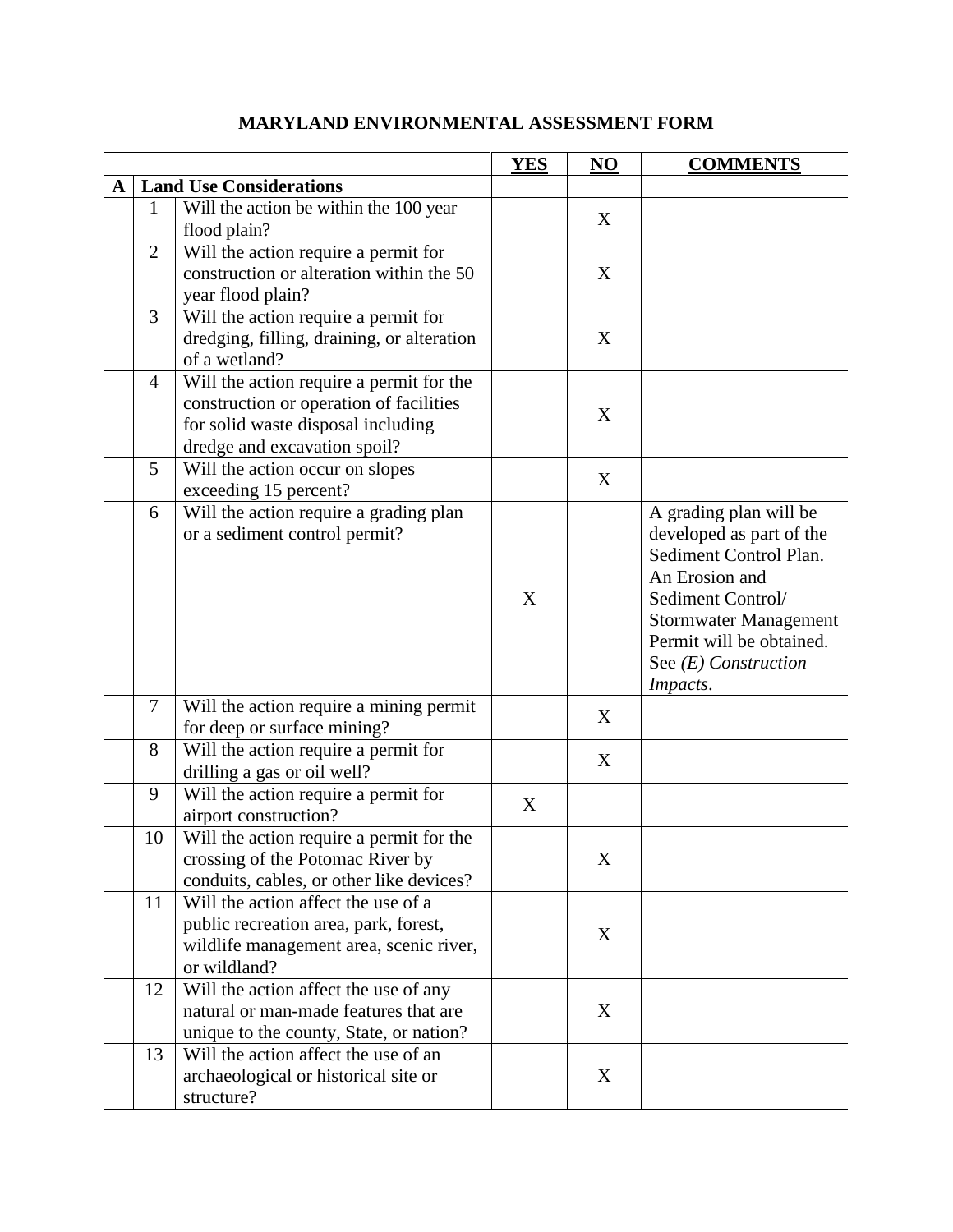|             |                                 |                                                                                                                                                                | <b>YES</b> | NO | <b>COMMENTS</b>                                                                                                                                                                                                                                     |
|-------------|---------------------------------|----------------------------------------------------------------------------------------------------------------------------------------------------------------|------------|----|-----------------------------------------------------------------------------------------------------------------------------------------------------------------------------------------------------------------------------------------------------|
| B           | <b>Water Use Considerations</b> |                                                                                                                                                                |            |    |                                                                                                                                                                                                                                                     |
|             | 14                              | Will the action require a permit for the<br>change of the course, current, or cross<br>section of a stream or other body of<br>water?                          |            | X  |                                                                                                                                                                                                                                                     |
|             | 15                              | Will the action require the construction<br>alteration, or removal of a dam,<br>reservoir, or waterway obstruction?                                            |            | X  |                                                                                                                                                                                                                                                     |
|             | 16                              | Will the action change the overland<br>flow of storm water or reduce the<br>absorption capacity of the ground?                                                 | X          |    | A stormwater channel<br>will be filled and paved<br>as a result of the action.<br>Addition of new<br>impervious area and<br>removal of channel will<br>require stormwater<br>treatment and additional<br>pipe capacity. See $(S)$<br>Water Quality. |
|             | 17                              | Will the action require a permit for the<br>drilling of a water well?                                                                                          |            | X  |                                                                                                                                                                                                                                                     |
|             | 18                              | Will the action require a permit for<br>water appropriation?                                                                                                   |            | X  |                                                                                                                                                                                                                                                     |
|             | 19                              | Will the action require a permit for the<br>construction and operation of facilities<br>treatment or distribution of water?                                    |            | X  |                                                                                                                                                                                                                                                     |
|             | 20                              | Will the project require a permit for the<br>construction and operation of facilities<br>for sewage treatment or land disposal<br>of liquid waste derivatives? |            | X  |                                                                                                                                                                                                                                                     |
|             | 21                              | Will the action result in any discharge<br>into surface or subsurface water?                                                                                   | X          |    | Short-term impacts due<br>to run-off during<br>construction will be<br>temporary, sediment<br>control will be applied to<br>limit temporary impacts.<br>See (S) Water Quality.                                                                      |
|             | 22                              | If so, will the discharge affect ambient<br>water quality limits or require a<br>discharge permit?                                                             | X          |    |                                                                                                                                                                                                                                                     |
| $\mathbf C$ |                                 | <b>Air Use Considerations</b>                                                                                                                                  |            |    |                                                                                                                                                                                                                                                     |
|             | 23                              | Will the action result in any discharge<br>into the air?                                                                                                       | X          |    | Short-term construction<br>impacts will be<br>temporary. See $(A) Air$<br>Quality and $(E)$<br><b>Construction Impacts.</b>                                                                                                                         |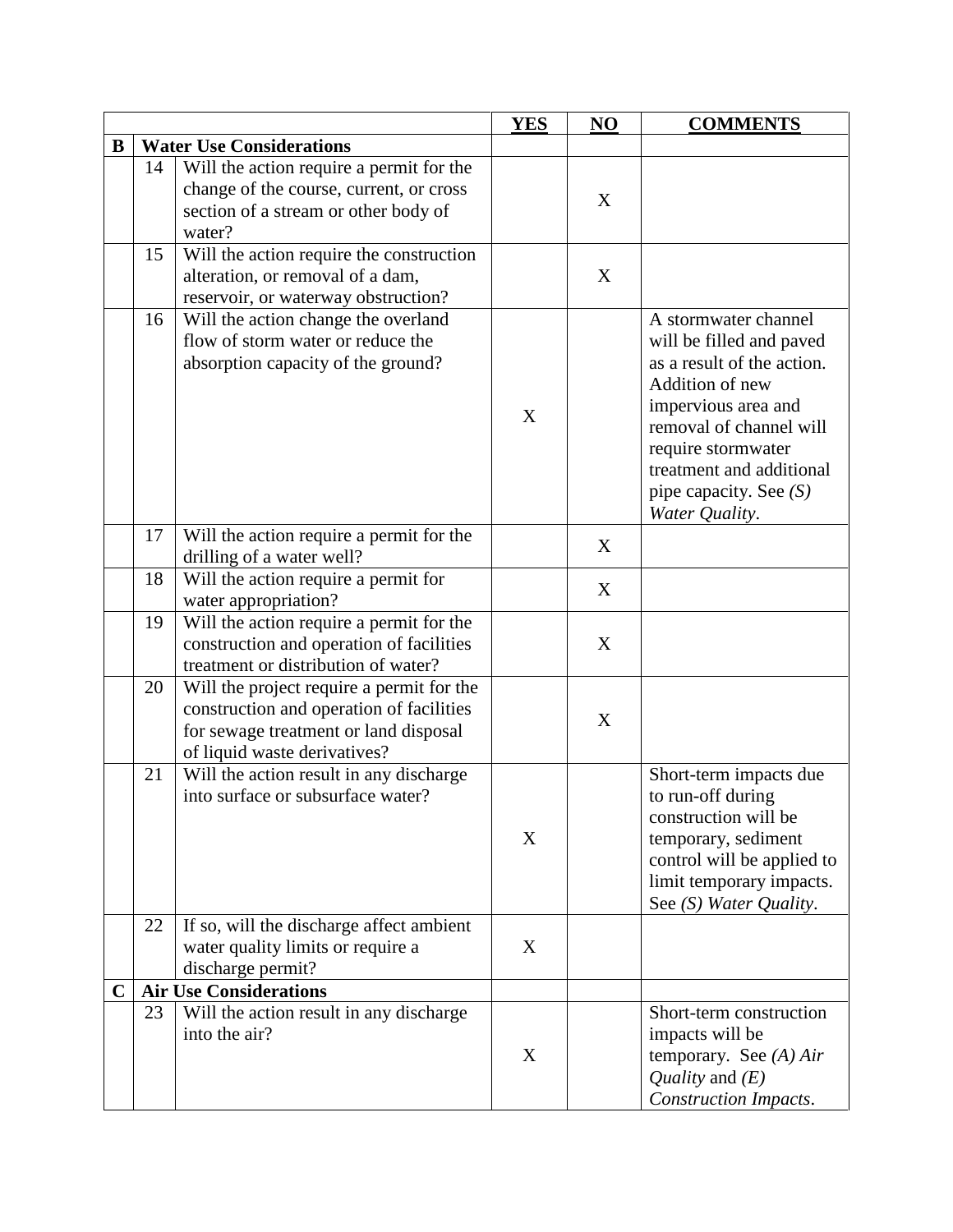|           |    |                                            | <b>YES</b> | NO | <b>COMMENTS</b>         |
|-----------|----|--------------------------------------------|------------|----|-------------------------|
|           | 24 | If so, will the discharge affect ambient   |            |    |                         |
|           |    | air quality limits or produce a            |            | X  |                         |
|           |    | disagreeable odor?                         |            |    |                         |
|           | 25 | Will the action generate additional        |            |    | Short-term construction |
|           |    | noise which differs in character or level  |            |    | impacts will be         |
|           |    | from present conditions?                   | X          |    | temporary. See $(E)$    |
|           |    |                                            |            |    | Construction Impacts.   |
|           | 26 | Will the action preclude future use of     |            |    |                         |
|           |    | related air space?                         |            | X  |                         |
|           | 27 | Will the action generate any               |            |    |                         |
|           |    | radiological, electrical, magnetic, or     |            | X  |                         |
|           |    | light influences?                          |            |    |                         |
| D         |    | <b>Plants and Animals</b>                  |            |    |                         |
|           | 28 | Will the action cause the disturbance,     |            |    |                         |
|           |    | reduction, or loss of any rare, unique,    |            | X  |                         |
|           |    | or valuable plant or animal?               |            |    |                         |
|           | 29 | Will the action result in the significant  |            |    |                         |
|           |    | reduction or loss of any fish or wildlife  |            | X  |                         |
|           |    | habitats?                                  |            |    |                         |
|           | 30 | Will the action require a permit for the   |            |    |                         |
|           |    | use of pesticides, herbicides, or other    |            |    |                         |
|           |    | biological, chemical, or radiological      |            | X  |                         |
|           |    | control agents?                            |            |    |                         |
| ${\bf E}$ |    | Socio-Economic                             |            |    |                         |
|           | 31 | Will the action result in a preemption of  |            |    |                         |
|           |    | division of properties or impair their     |            | X  |                         |
|           |    | economic use?                              |            |    |                         |
|           | 32 | Will the action cause relocation of        |            |    |                         |
|           |    | activities or structures, or result in a   |            | X  |                         |
|           |    | change in the population density or        |            |    |                         |
|           |    | distribution?                              |            |    |                         |
|           | 33 | Will the action alter land values?         |            | X  |                         |
|           | 34 | Will the action affect traffic flow and    |            | X  |                         |
|           |    | volume?                                    |            |    |                         |
|           | 35 | Will the action affect the production,     |            |    |                         |
|           |    | extraction, harvest, or potential use of a |            | X  |                         |
|           |    | scarce or economically important           |            |    |                         |
|           |    | resource?                                  |            |    |                         |
|           | 36 | Will the action require a license to       |            |    |                         |
|           |    | construct a sawmill or other plant for     |            | X  |                         |
|           |    | manufacture of forest products?            |            |    |                         |
|           | 37 | Is the action in accord with federal,      |            |    |                         |
|           |    | state, regional, and local                 | X          |    |                         |
|           |    | comprehensive or functional plans-         |            |    |                         |
|           |    | including zoning?                          |            |    |                         |